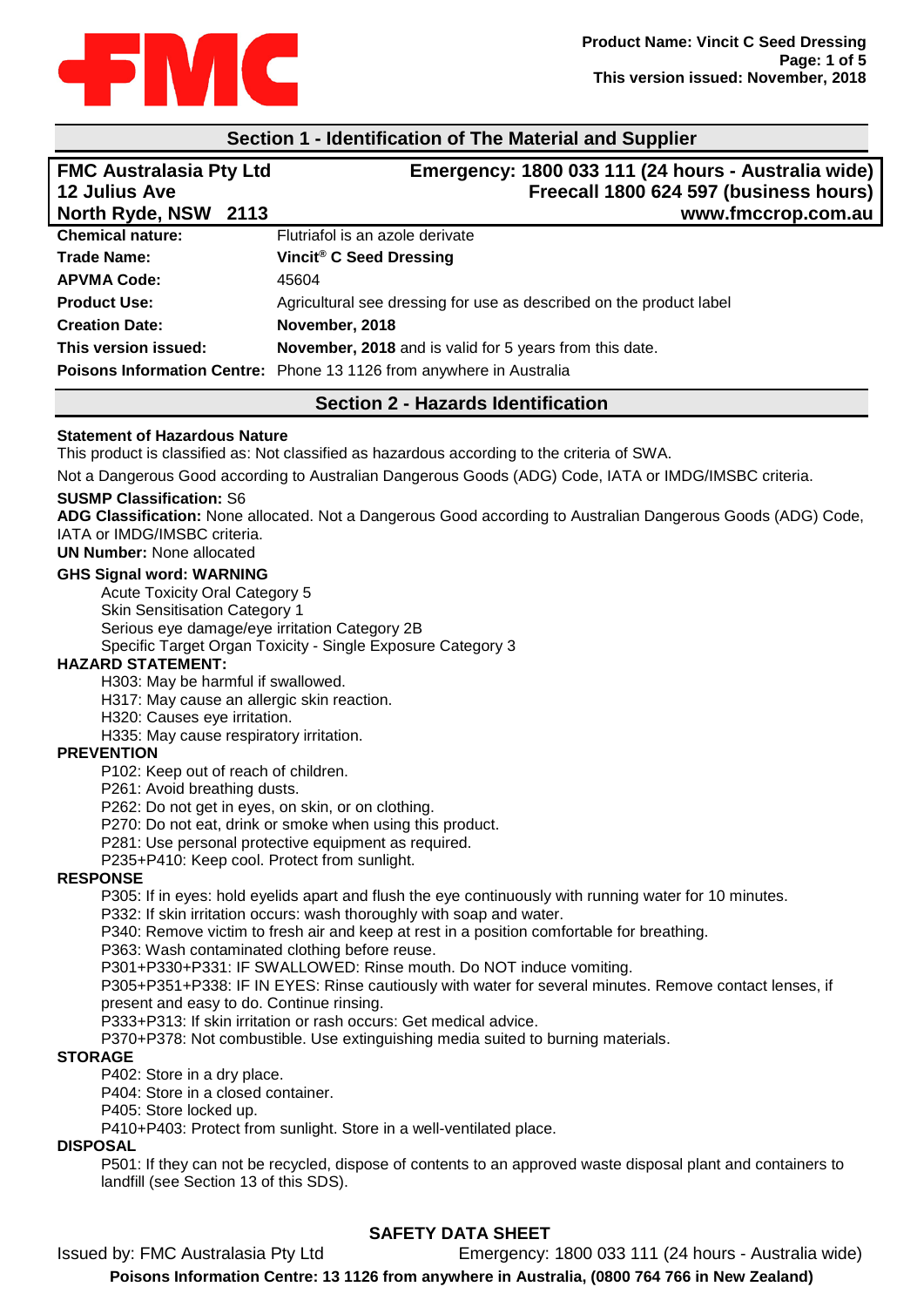

## **Emergency Overview**

**Physical Description & Colour**: Blue, free flowing powder **Odour:** No odour. **Major Health Hazards:** May cause an allergic skin reaction.

| Section 3 - Composition/Information on Ingredients |                |           |                 |                             |
|----------------------------------------------------|----------------|-----------|-----------------|-----------------------------|
| <b>Ingredients</b>                                 | <b>CAS No</b>  | $Conc.$ % | TWA ( $mg/m3$ ) | $STEL$ (mg/m <sup>3</sup> ) |
| Flutriafol                                         | 76674-21-0 2.5 |           | not set         | not set                     |
| Cypermethrin                                       | 52315-07-8     | 0.4       | not set         | not set                     |
| Inert filler                                       | Secret         | to 100    | not set         | not set                     |

This is a commercial product whose exact ratio of components may vary slightly. Minor quantities of other non hazardous ingredients are also possible.

The SWA TWA exposure value is the average airborne concentration of a particular substance when calculated over a normal 8 hour working day for a 5 day working week. The STEL (Short Term Exposure Limit) is an exposure value that may be equalled (but should not be exceeded) for no longer than 15 minutes and should not be repeated more than 4 times per day. There should be at least 60 minutes between successive exposures at the STEL. The term "peak "is used when the TWA limit, because of the rapid action of the substance, should never be exceeded, even briefly.

## **Section 4 - First Aid Measures**

### **General Information:**

You should call The Poisons Information Centre if you feel that you may have been poisoned, burned or irritated by this product. The number is 13 1126 from anywhere in Australia (0800 764 766 in New Zealand) and is available at all times. Have this SDS with you when you call.

**Inhalation:** First aid is not generally required. If in doubt, contact a Poisons Information Centre or a doctor. **Skin Contact:** Gently brush away excess particles. Irritation is unlikely. However, if irritation does occur, flush with lukewarm, gently flowing water for 5 minutes or until chemical is removed.

**Eye Contact:** Quickly and gently brush particles from eyes. No effects expected. If irritation does occur, flush contaminated eye(s) with lukewarm, gently flowing water for 5 minutes or until the product is removed. Obtain medical advice if irritation becomes painful or lasts more than a few minutes. Take special care if exposed person is wearing contact lenses.

**Ingestion:** If product is swallowed or gets in mouth, do NOT induce vomiting; wash mouth with water and give some water to drink. If symptoms develop, or if in doubt contact a Poisons Information Centre or a doctor.

# **Section 5 - Fire Fighting Measures**

**Fire and Explosion Hazards**: The major hazard in fires is usually inhalation of heated and toxic or oxygen deficient (or both), fire gases. There is no risk of an explosion from this product under normal circumstances if it is involved in a fire.

Only small quantities of decomposition products are expected from this product at temperatures normally achieved in a fire.

Fire decomposition products from this product may be toxic if inhaled. Take appropriate protective measures.

**Extinguishing Media:** Not combustible. Use extinguishing media suited to burning materials.

**Fire Fighting:** If a significant quantity of this product is involved in a fire, call the fire brigade.

| Flash point:                     | Does not burn.                  |
|----------------------------------|---------------------------------|
| <b>Upper Flammability Limit:</b> | Does not burn.                  |
| <b>Lower Flammability Limit:</b> | Does not burn.                  |
| <b>Autoignition temperature:</b> | Not applicable - does not burn. |
| <b>Flammability Class:</b>       | Does not burn.                  |
|                                  |                                 |

## **Section 6 - Accidental Release Measures**

**Accidental release:** In the event of a major spill, prevent spillage from entering drains or water courses. No special protective clothing is normally necessary because of this product. However it is good practice to wear overalls, goggles and gloves when handling chemicals. Suitable materials for protective clothing include rubber, PVC.. Eye/face protective equipment should comprise as a minimum, protective goggles. If there is a significant chance that dusts are likely to build up in cleanup area, we recommend that you use a suitable dust mask. Use a P1 mask, designed for use against mechanically generated particles e.g. silica & asbestos.

Stop leak if safe to do so, and contain spill. Sweep up and shovel or collect recoverable product into labelled containers for recycling or salvage, and dispose of promptly. Consider vacuuming if appropriate. Recycle containers wherever possible after careful cleaning. Refer to product label for specific instructions. After spills, wash area

## **SAFETY DATA SHEET**

Issued by: FMC Australasia Pty Ltd Emergency: 1800 033 111 (24 hours - Australia wide) **Poisons Information Centre: 13 1126 from anywhere in Australia, (0800 764 766 in New Zealand)**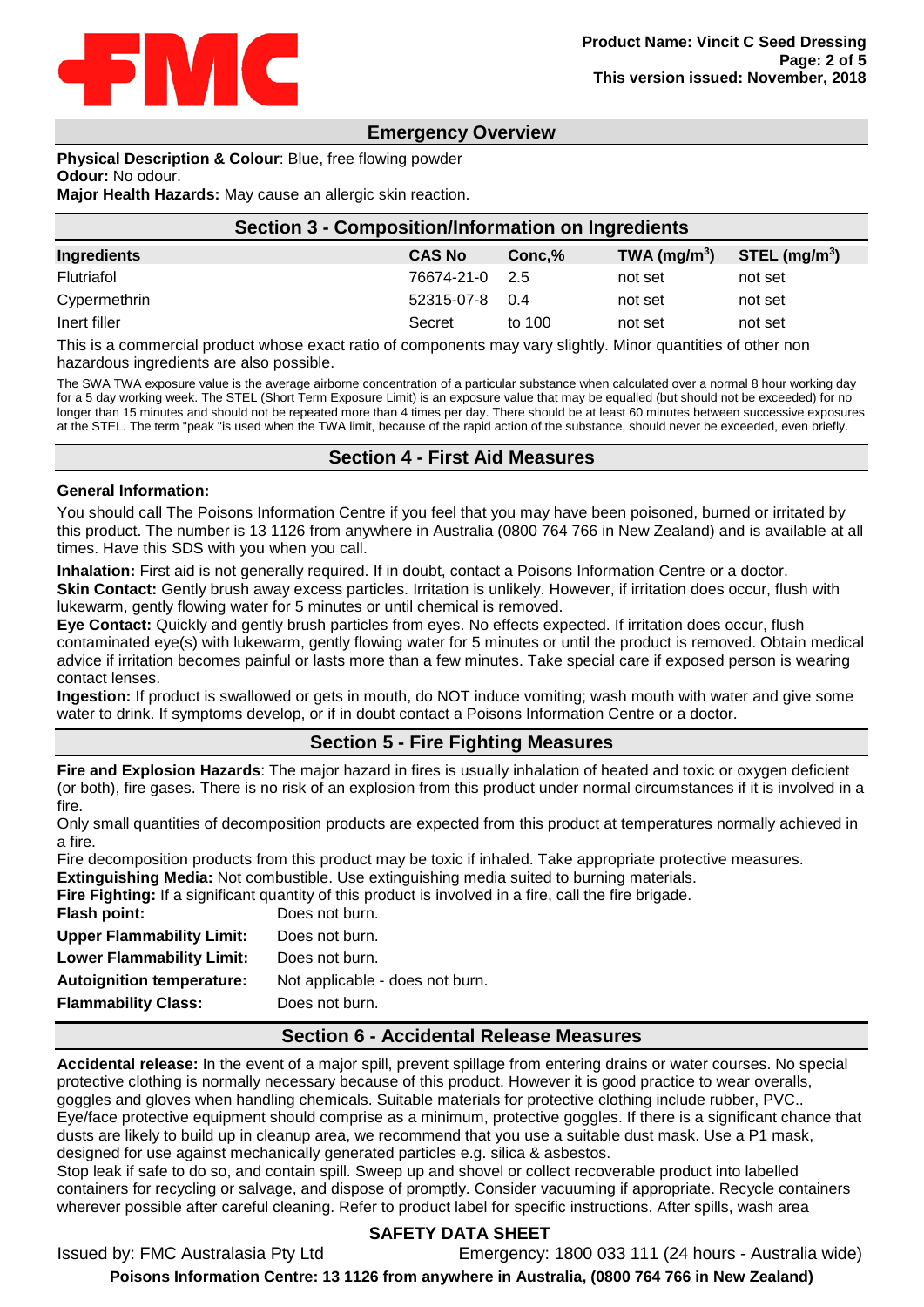

preventing runoff from entering drains. If a significant quantity of material enters drains, advise emergency services. Full details regarding disposal of used containers, spillage and unused material may be found on the label. If there is any conflict between this SDS and the label, instructions on the label prevail. Ensure legality of disposal by consulting regulations prior to disposal. Thoroughly launder protective clothing before storage or re-use. Advise laundry of nature of contamination when sending contaminated clothing to laundry.

# **Section 7 - Handling and Storage**

**Handling:** Keep exposure to this product to a minimum, and minimise the quantities kept in work areas. Check Section 8 of this SDS for details of personal protective measures, and make sure that those measures are followed. The measures detailed below under "Storage" should be followed during handling in order to minimise risks to persons using the product in the workplace. Also, avoid contact or contamination of product with incompatible materials listed in Section 10.

**Storage:** This product is a Scheduled Poison. Observe all relevant regulations regarding sale, transport and storage of this schedule of poison. Store packages of this product in a cool place. Make sure that containers of this product are kept tightly closed. Keep containers dry and away from water. Protect this product from light. Store in the closed original container in a dry, cool, well-ventilated area out of direct sunlight. Make sure that the product does not come into contact with substances listed under "Incompatibilities" in Section 10. Check packaging - there may be further storage instructions on the label.

# **Section 8 - Exposure Controls and Personal Protection**

The following Australian Standards will provide general advice regarding safety clothing and equipment:

Respiratory equipment: **AS/NZS 1715**, Protective Gloves: **AS 2161**, Occupational Protective Clothing: AS/NZS 4501 set 2008, Industrial Eye Protection: **AS1336** and **AS/NZS 1337**, Occupational Protective Footwear: **AS/NZS2210**.

## **SWA Exposure Limits TWA (mg/m3) STEL (mg/m3)**

Exposure limits have not been established by SWA for any of the significant ingredients in this product.

The ADI for Flutriafol is set at 0.01mg/kg/day. The corresponding NOEL is set at 1mg/kg/day.

The ADI for Cypermethrin is set at 0.05mg/kg/day. The corresponding NOEL is set at 5mg/kg/day. ADI means Acceptable Daily Intake; NOEL means No-observable-effect-level. Data from Australian ADI List, June 2014.

No special equipment is usually needed when occasionally handling small quantities. The following instructions are for bulk handling or where regular exposure in an occupational setting occurs without proper containment systems. **Ventilation:** This product should only be used in a well ventilated area. If natural ventilation is inadequate, use of a fan is suggested.

**Eye Protection:** Eye protection is not normally necessary when this product is being used. However, if in doubt, wear suitable protective glasses or goggles.

**Skin Protection:** The information at hand indicates that this product is not harmful and that normally no special skin protection is necessary. However, we suggest that you routinely avoid contact with all chemical products and that you wear suitable gloves (preferably elbow-length) when skin contact is likely.

**Protective Material Types:** There is no data that enables us to recommend any type except that it should be impermeable. rubber, PVC.

**Respirator:** If there is a significant chance that dusts are likely to build up in the area where this product is being used, we recommend that you use a suitable dust mask. Use a P1 mask, designed for use against mechanically generated particles e.g. silica & asbestos.

| <b>Section 9 - Physical and Chemical Properties:</b> |                                                 |  |  |
|------------------------------------------------------|-------------------------------------------------|--|--|
| <b>Physical Description &amp; colour:</b>            | Blue, free flowing powder                       |  |  |
| Odour:                                               | No odour.                                       |  |  |
| <b>Boiling Point:</b>                                | Not available.                                  |  |  |
| <b>Freezing/Melting Point:</b>                       | No specific data. Solid at normal temperatures. |  |  |
| <b>Volatiles:</b>                                    | No data.                                        |  |  |
| <b>Vapour Pressure:</b>                              | No data.                                        |  |  |
| <b>Vapour Density:</b>                               | Not applicable.                                 |  |  |
| <b>Specific Gravity:</b>                             | No data.                                        |  |  |
| <b>Water Solubility:</b>                             | Insoluble.                                      |  |  |
| pH:                                                  | No data.                                        |  |  |
| <b>Volatility:</b>                                   | No data.                                        |  |  |
| <b>Odour Threshold:</b>                              | No data.                                        |  |  |
| <b>Evaporation Rate:</b>                             | Not applicable.                                 |  |  |
| <b>Coeff Oil/water Distribution:</b>                 | No data                                         |  |  |
| Viscosity:                                           | Not applicable.                                 |  |  |

# **SAFETY DATA SHEET**

Issued by: FMC Australasia Pty Ltd Emergency: 1800 033 111 (24 hours - Australia wide)

**Poisons Information Centre: 13 1126 from anywhere in Australia, (0800 764 766 in New Zealand)**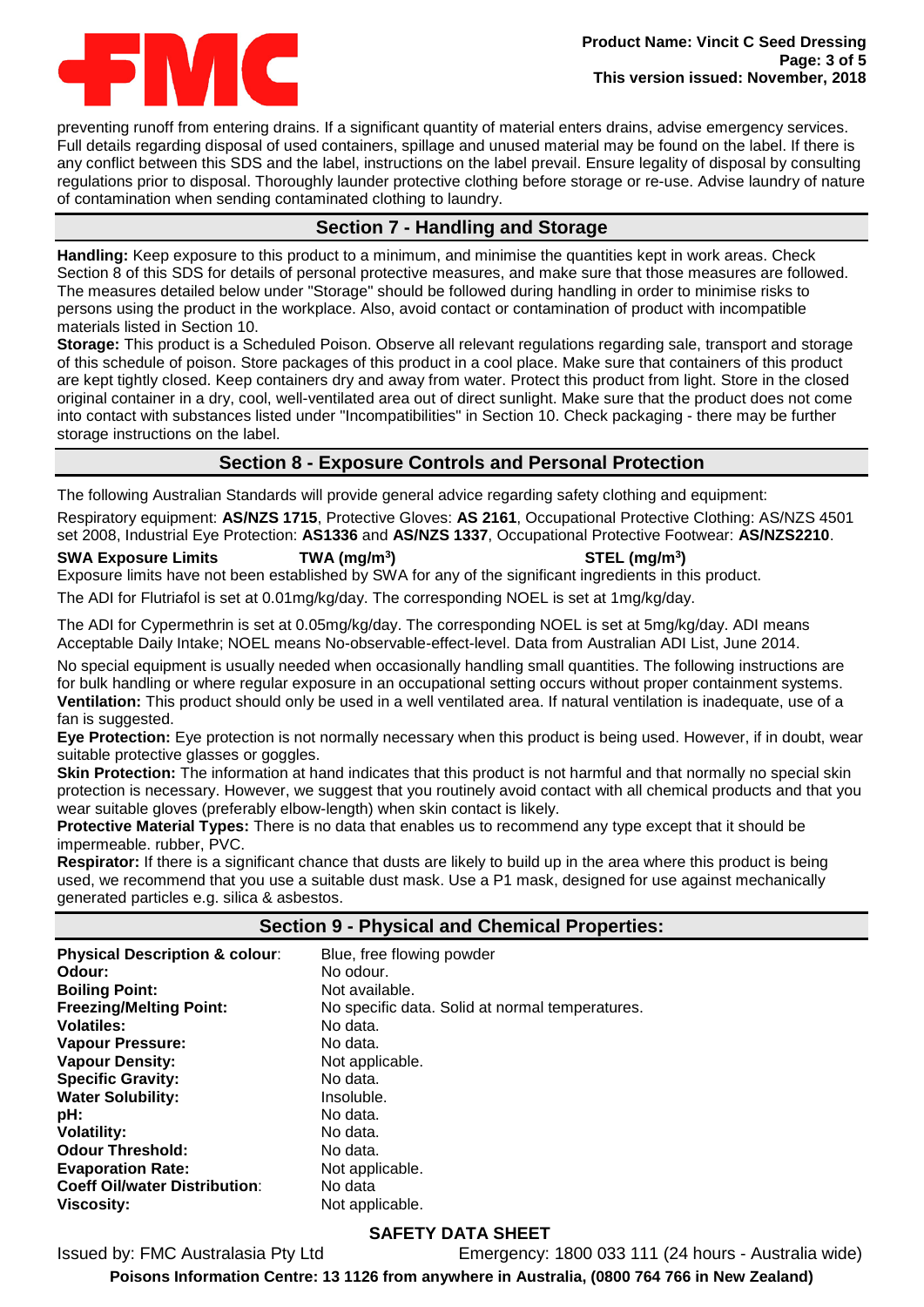

Autoignition temp: Not applicable - does not burn.

# **Section 10 - Stability and Reactivity**

**Reactivity:** This product is unlikely to react or decompose under normal storage conditions. However, if you have any doubts, contact the supplier for advice on shelf life properties.

**Conditions to Avoid:** This product should be kept in a cool place, preferably below 30°C. Keep containers tightly closed. Containers should be kept dry. Protect this product from light. Store in the closed original container in a dry, cool, well-ventilated area out of direct sunlight.

**Incompatibilities:** strong acids, strong bases, strong oxidising agents.

**Fire Decomposition:** Only small quantities of decomposition products are expected from this product at temperatures normally achieved in a fire. Combustion forms carbon dioxide, usually without carbon monoxide and smoke. Combustion forms carbon dioxide, and if incomplete, carbon monoxide and possibly smoke. Water is also formed. May form nitrogen and its compounds, and under some circumstances, oxides of nitrogen.

Occasionally hydrogen cyanide gas in reducing atmospheres. Carbon monoxide poisoning produces headache, weakness, nausea, dizziness, confusion, dimness of vision, disturbance of judgment, and unconsciousness followed by coma and death.

**Polymerisation:** This product will not undergo polymerisation reactions.

## **Section 11 - Toxicological Information**

**Toxicity:** Flutriafol: LD<sub>50</sub> Oral, Rat 1140-1480 mg/kg LD<sub>50</sub> Dermal, Mouse = >1000 mg/kg LD<sub>50</sub> Dermal, Rabbit > 2000 mg/kg LC<sub>50</sub> Inhalation, Rat = 1.65 mg/L/4hr There is no data to hand indicating any particular target organs.

Cypermethrin is classed by SWA as a potential sensitiser by skin contact.

## **Classification of Hazardous Ingredients**

Ingredient **Risk Phrases** 

Flutriafol **Fultriafol** No risk phrases at concentrations found in this product Cypermethrin <25%: Xi; R37

- Acute toxicity category 4
- Specific target organ toxicity (single exposure) category 3
- Skin irritation category 2
- Skin sensitisation category 1
- Hazardous to the aquatic environment (acute) category 1
- Hazardous to the aquatic environment (chronic) category 1

**Flutriafol:** LD<sub>50</sub> Oral, Rat 1,140 - 1,480 mg/kg LD<sub>50</sub> Dermal, Mouse =  $>1,000$  mg/kg LD<sub>50</sub> Dermal, Rabbit =  $>2,000$  mg/kg LC<sub>50</sub> Inhalation, Rat = 1.65 mg/L/4hr

# **Potential Health Effects**

## **Persons sensitised to Cypermethrin should avoid contact with this product.**

## **Inhalation:**

**Short Term Exposure:**

**Long Term Exposure:** No data for health effects associated with long term inhalation.

### **Skin Contact:**

**Short Term Exposure:** Available data indicates that this product is not harmful. It should present no hazards in normal use. However product may be mildly irritating, but is unlikely to cause anything more than mild discomfort which should disappear once contact ceases.

**Long Term Exposure:** No data for health effects associated with long term skin exposure.

## **Eye Contact:**

**Short Term Exposure:** This product may be mildly irritating to eyes, but is unlikely to cause anything more than mild discomfort which should disappear once product is removed.

**Long Term Exposure:** No data for health effects associated with long term eye exposure.

# **Ingestion:**

**Short Term Exposure:** Significant oral exposure is considered to be unlikely. However, this product may be mildly irritating to mucous membranes but is unlikely to cause anything more than mild transient discomfort.

**Long Term Exposure:** No data for health effects associated with long term ingestion.

**Carcinogen Status:**

# **SAFETY DATA SHEET**

Issued by: FMC Australasia Pty Ltd Emergency: 1800 033 111 (24 hours - Australia wide)

**Poisons Information Centre: 13 1126 from anywhere in Australia, (0800 764 766 in New Zealand)**